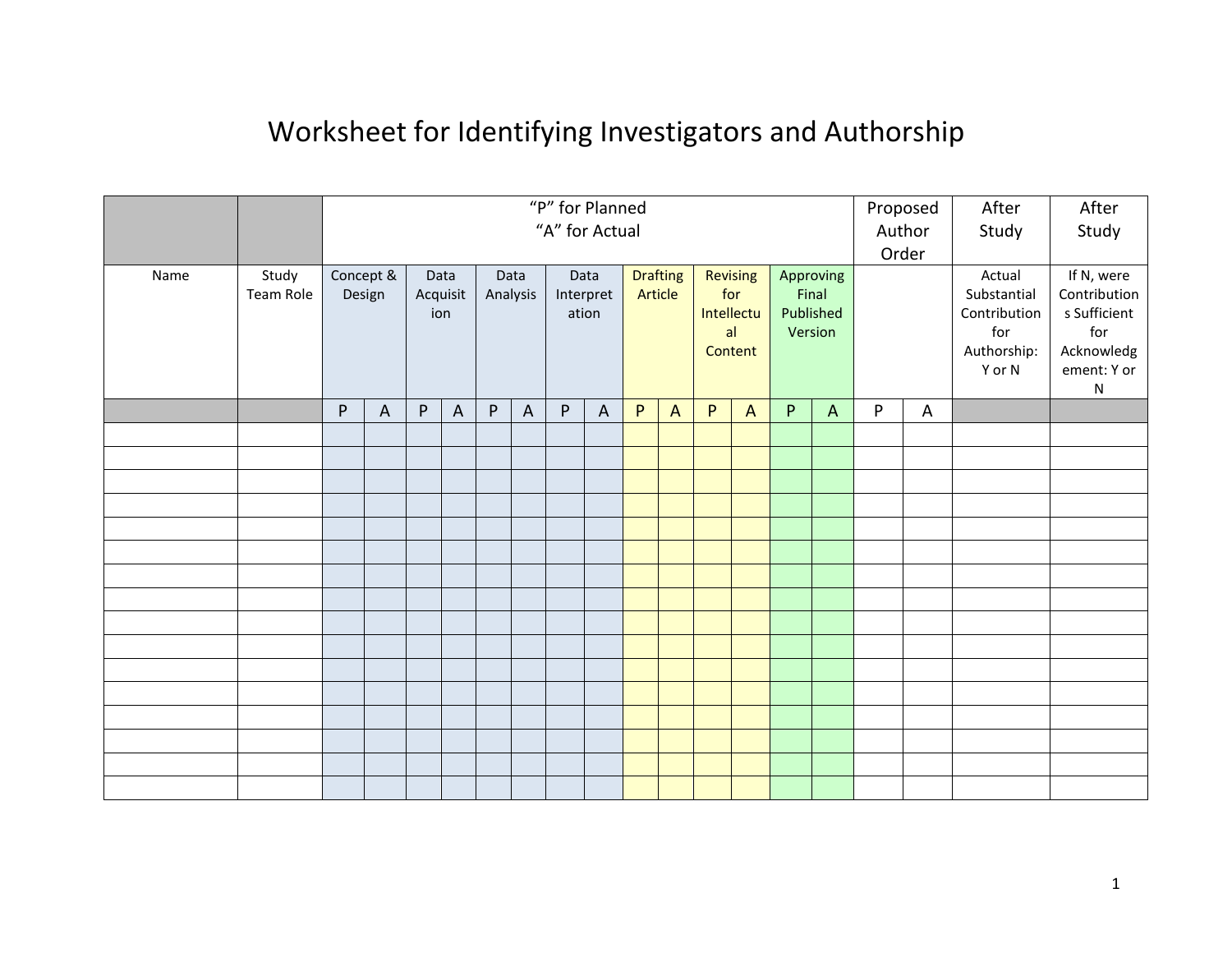## Instructions:

- 1. Read definitions and information below.
- 2. Before study starts, list research team members who may qualify for authorship. Put a check mark in the "P" column if it is planned for the individual to complete work in each conceptual area (blue, yellow, and green sections).
- 3. Indicate proposed author order by placing numbers under the "P" column, with the number corresponding to authorship (e.g., 1 for first author, 2 for second author, etc.).
- 4. After the study, review and evaluate the actual work of each team member. Add any team member who was not initially listed, but completed work in each conceptual area. Determine if the actual activity was substantial enough to qualify for authorship. Put a Y for yes or an N for no in the designated column.
- 5. If the work of a team member was not substantial enough for authorship and determine if the contributions were sufficient for an acknowledgement by putting a Y for yes or an N for no in the designated column.

## Investigator Definitions

- PI An individual designated by the grantee to direct the project or activity being supported by the grant. He or she is responsible and accountable to the grantee and NIH for the proper conduct of the project or activity (NIH).
- Co-PI An individual involved with the PI in the scientific development or execution of a project. The co-investigator (collaborator) may be employed by, or be affiliated with, the applicant/grantee organization or another organization participating in the project under a consortium agreement. A co-investigator typically devotes a specified percentage of time to the project and is considered "key personnel." The designation of a co-investigator, if applicable, does not affect the PI's roles and responsibilities as specified in the NIH Grants Policy Statement (NIH GPS). (NIH)
- Investigator Conducts and directs study. Carries ultimate responsibility for research. Is referred to as the principal investigator when acts as a leader for an investigational team. (FH IRB)
- Sub-I Helps design and/or conduct investigation at study site. Also called co-Investigator (FH IRB)

## Authorship Determination -- International Committee of Medical Journal Editors (ICMJE)

An "author" is generally considered to be someone who has made substantive intellectual contributions to a published study, and biomedical authorship continues to have important academic, social, and financial implications (1). *An author must take responsibility for at least one component of the work, should be able to identify who is responsible for each other component, and should ideally be confident in their co-authors' ability and integrity.* In the past, readers were rarely provided with information about contributions to studies from persons listed as authors and in Acknowledgments (2). Some journals now request and publish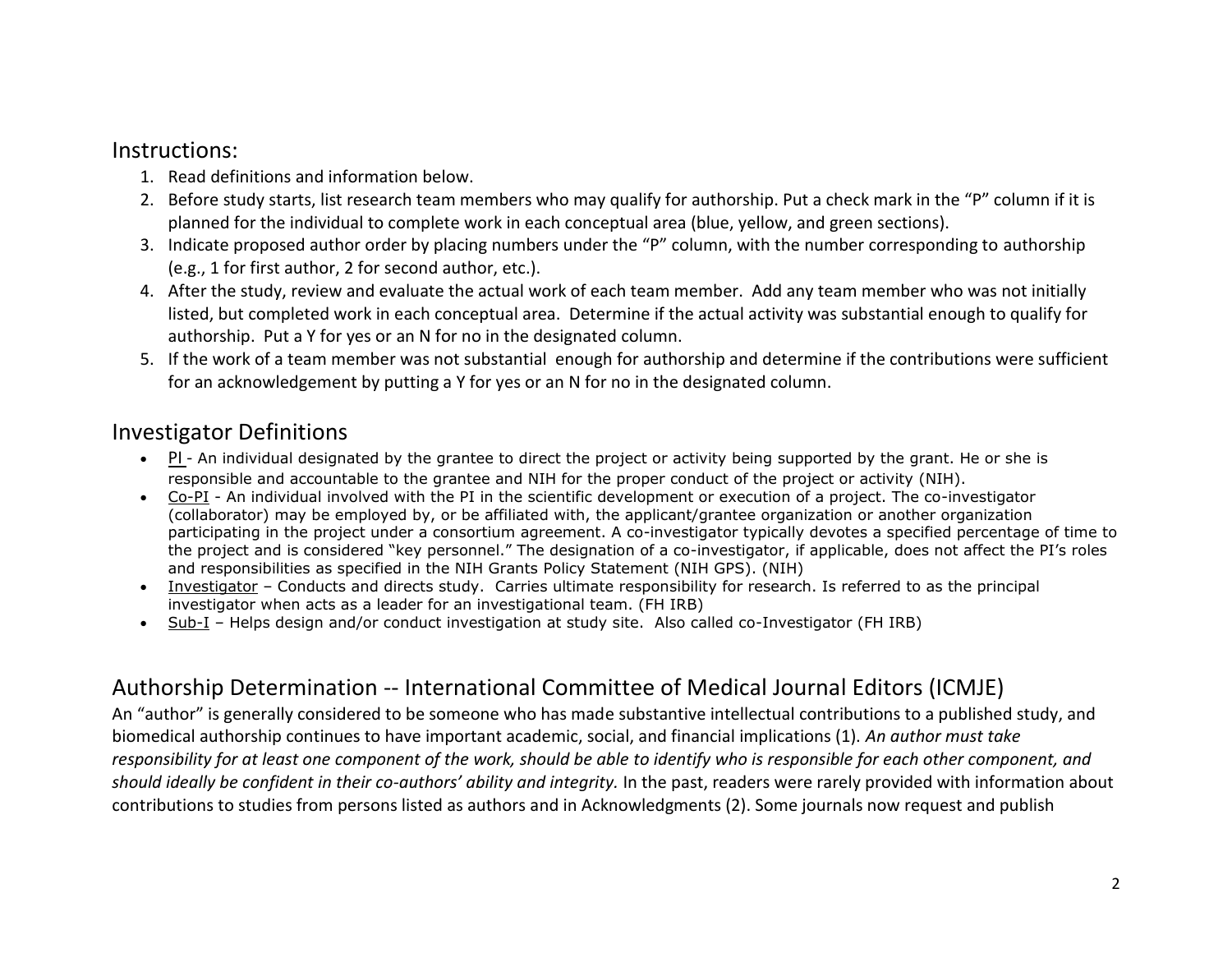information about the contributions of each person named as having participated in a submitted study, at least for original research. Editors are strongly encouraged to develop and implement a contributorship policy, as well as a policy on identifying who is responsible for the integrity of the work as a whole.

While contributorship and guarantorship policies obviously remove much of the ambiguity surrounding contributions, they leave unresolved the question of the quantity and quality of contribution that qualify for authorship. The ICJME has recommended the following criteria for authorship; these criteria are still appropriate for journals that distinguish authors from other contributors.

- Authorship credit should be based on 1) substantial contributions to conception and design, acquisition of data, or analysis and interpretation of data; 2) drafting the article or revising it critically for important intellectual content; and 3) final approval of the version to be published. Authors should meet conditions 1, 2, and 3.
- When a large, multicenter group has conducted the work, the group should identify the individuals who accept direct responsibility for the manuscript (3). These individuals should fully meet the criteria for authorship/contributorship defined above, and editors will ask these individuals to complete journal-specific author and conflict-of-interest disclosure forms. When submitting a manuscript authored by a group, the corresponding author should clearly indicate the preferred citation and identify all individual authors as well as the group name. Journals generally list other members of the group in the Acknowledgments. The NLM indexes the group name and the names of individuals the group has identified as being directly responsible for the manuscript; it also lists the names of collaborators if they are listed in Acknowledgments.
- Acquisition of funding, collection of data, or general supervision of the research group alone does not constitute authorship.
- All persons designated as authors should qualify for authorship, and all those who qualify should be listed.
- Each author should have participated sufficiently in the work to take public responsibility for appropriate portions of the content.

Some journals now also request that one or more authors, referred to as "guarantors," be identified as the persons who take responsibility for the integrity of the work as a whole, from inception to published article, and publish that information. Increasingly, authorship of multicenter trials is attributed to a group. All members of the group who are named as authors should fully meet the above criteria for authorship/contributorship.

The group should jointly make decisions about contributors/authors before submitting the manuscript for publication. The corresponding author/guarantor should be prepared to explain the presence and order of these individuals. It is not the role of editors to make authorship/contributorship decisions or to arbitrate conflicts related to authorship. Contributors Listed in Acknowledgments